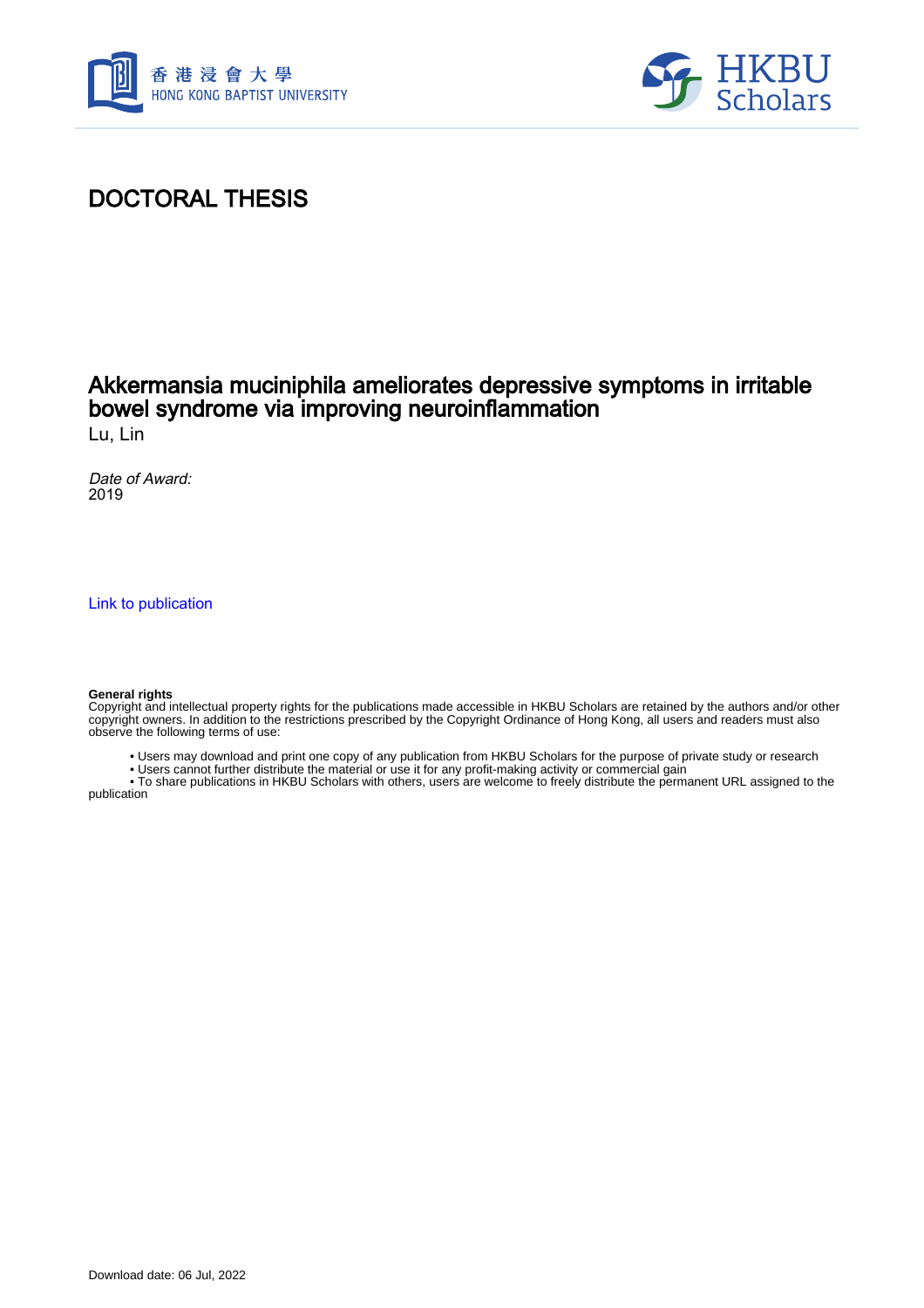### **ABSTRACT**

Irritable bowel syndrome (IBS) is characterized by chronic abdominal pain/ discomfort along with altered bowel habits, which accounts for a large proportion of gastrointestinal (GI) disorders worldwide. While psychiatric distress like depression is one of the most frequent comorbidities in IBS patients, which not only influences the quality of life, it also leads to a substantial economic burden and inefficient treatment in IBS patients. Inflammation, altered activities of the HPA axis, aberrant central neuroplasticity and neurotransmission have been highly regarded as pathogenic factors of the depression. Whereas, in recent years, dysfunctions in the gut microbial community has been increasingly discovered to provoke depression disorder. Considering that gut dysbiosis plays causal role in IBS progression, dysfunction of the gut microbiota has been speculated for contributing to the depressive symptoms in IBS (IBS-DP) patients. However, whether and how gut dysbiosis affecting IBS-DP patients remain unclear. We hypothesized that gut microbiota changes contribute to the development of IBS-DP and the change of gut microbiota-driven metabolites induces the structural and/or functional changes of the central nervous system (CNS), thus resulting in the development of IBS-DP.

In this thesis, IBS patients with and without depression and animal models of IBS have been systematically studied, to investigate whether gut dysbiosis mediates depressive disorder in IBS. **Firstly**, we conducted a cross-sectional study involving the distribution of depressive disorder in the IBS population of Hong Kong. According to this survey, we found that there is 36.6% (135/369) of IBS patients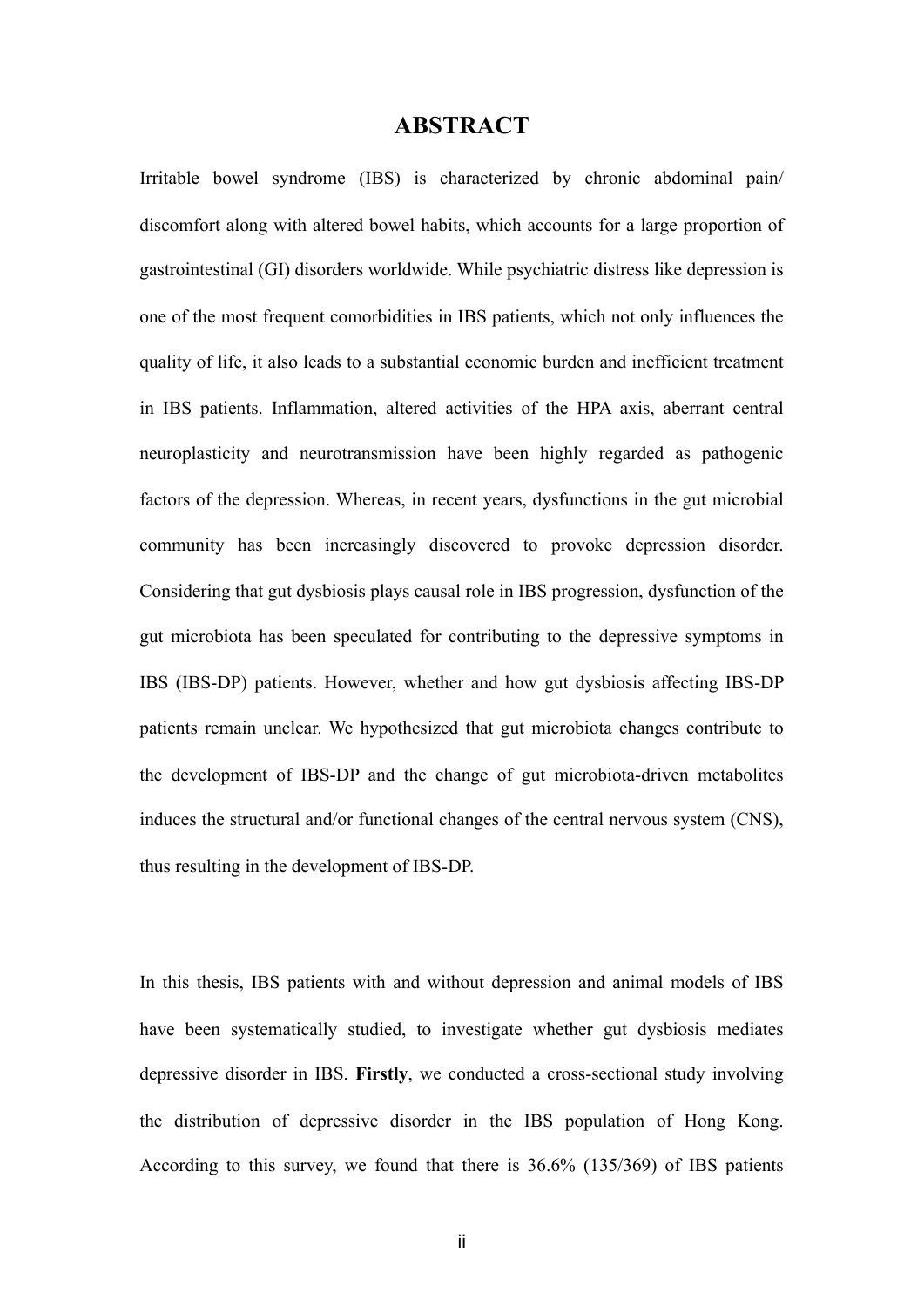showed symptoms of depression. The severity of depressive symptoms was positively associated with the harshness of visceral pain and bloating signatures in IBS patients. **Secondly**, in comparison to the non-depression of IBS (IBS-ND) group, faecal metagenomic results unveiled the disrupted gut microbiota in IBS-DP patients, mainly with the deficiency of several beneficial bacterial groups, including *Akkermansia, Bifidobacterium* and *Eubacterium*, whereas the gut microbiota profile between IBS-ND patients and healthy controls (HCs) showed no significant changes. Compared with HCs, enzyme-linked immunosorbent Assay (ELISA) results showed higher levels of serum IL-1β, IL-6, and TNF-a in IBS-DP patients, indicating a low-grade peripheral inflammation in IBS-DP patients. Moreover, the abundance of *Akkermansia muciniphila* (*A. muciniphila*), was negatively correlated with Hamilton Rating Scale for Depression (HAMD) score and Zung Self-Rating Depression Scale (SDS) score, IL-1β, TGF-β, and TNF-a in IBS-DP patients. These findings indicate that gut dysbiosis, especially deficiency in *A. muciniphila*, is related to the depressive symptoms and inflammation in IBS-DP patients. **Thirdly**, in a neonatal maternal separation (NMS) rat model, behavioural tests such as colorectal distention (CRD) test, open field test (OFT), forced swimming test (FST), and sucrose preference test (SPT) results showed visceral hypersensitivity and depression symptoms in rats. These results indicate that the model can successfully mimic the visceral hyperalgeisa and the depression-like behaviour of IBS-DP. Immunohistochemical analysis showed an altered morphology and decreased the quantity of astrocytes in the hippocampus of NMS rats when compared with that of controls. More importantly, the mRNA expressions of genes related to Astroglial glutamate transmission including glutamate transporters (GLTs), glutamate receptors, and also glutamate-related exchangers, as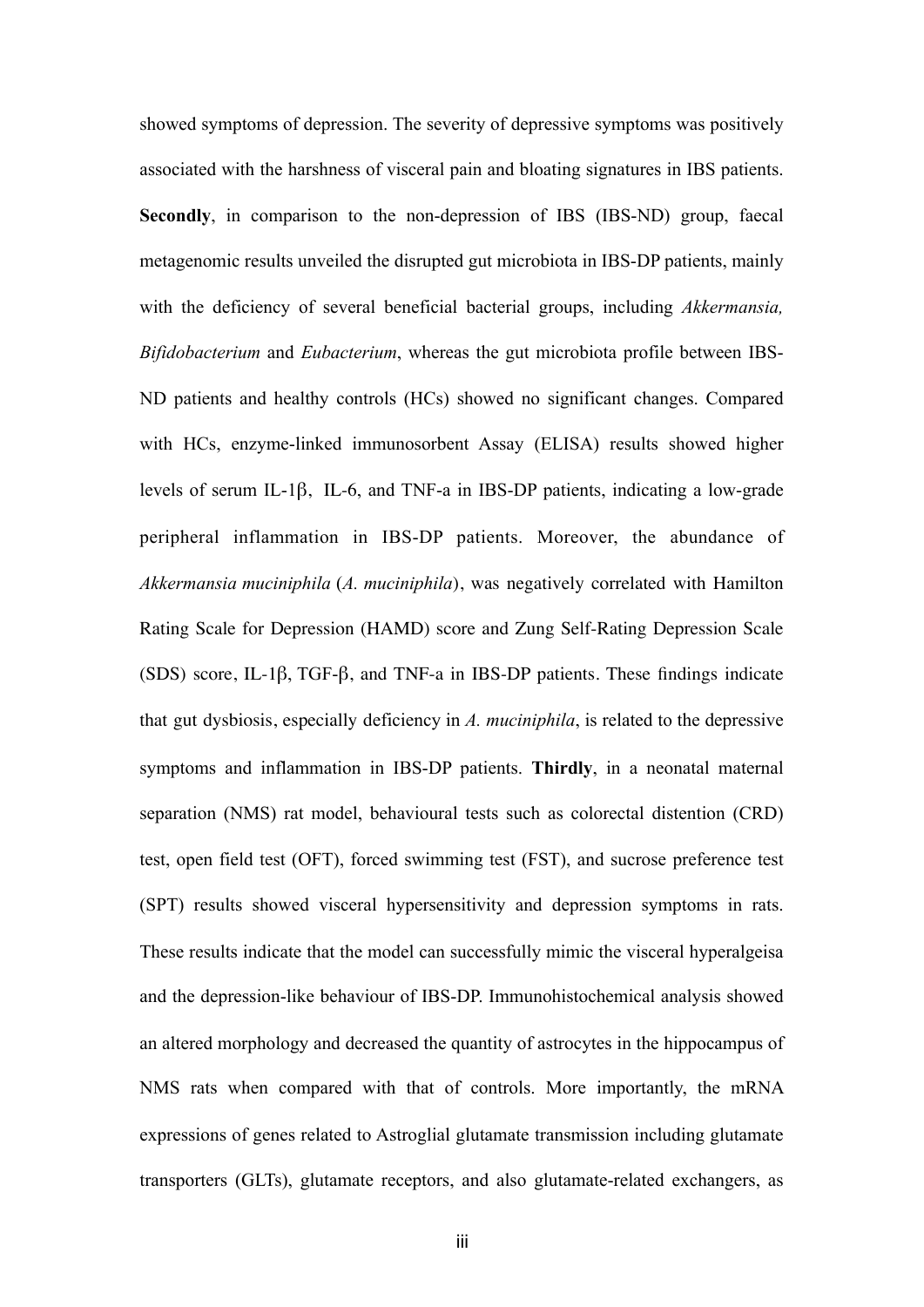well as astrocyte biomarker glial fibrillary acidic protein (GFAP), which are mediated with chronic inflammation and/or stress, were decreased in NMS rats when compared with the control group. These results indicate that impaired astroglial glutamate neurotransmission in NMS rats. Furthermore, pseudo-GF rats with faecal microbiota transplantation (FMT) of NMS microbiota were also conducted, and results showed that the association of *A. muciniphila* deficiency, depressive-like behaviours and impaired astroglial glutamate neurotransmission were repeated in the rat recipients. These results indicate a causal relationship between NMS microbiota and depressive phenotype, involving dysfunction of the astrocyte- glutamate pathway. **Fourthly**, to further verify the role of *A. muciniphila* in NMS microbiota-induced depressive phenotype and impaired astrocytic glutamate pathway, we orally administered live and heat-killed *A. muciniphila* bacteria in NMS adult rats. *A. muciniphila* (108 CFU in 1mL PBS) was administered once-daily for four consecutive weeks. Besides, rifaximin and fluoxetine were also separately treated in NMS rats as control groups. Rifaximin is a broad-spectrum GI-specific antibiotic that is commonly used for IBS treatment, and fluoxetine, a selective serotonin re-uptake inhibitor, is one of the most frequently prescribed anti-depressants. The results showed that *A. muciniphila*  efficiently improved depressive-like behaviours, attenuated the impaired astrocytic glutamate neurotransmission, as well as restored the normal morphology and number of astrocytes in the hippocampus of NMS rats. While rifaximin-treated rats only exhibited amelioration of visceral pain, and fluoxetine group mainly performed antidepressant effect, without any significant change in astrocytic glutamate neurotransmission impairment. These results demonstrate that *A. muciniphila* improves depressive symptoms in IBS phenotype and ameliorate astroglial-

iv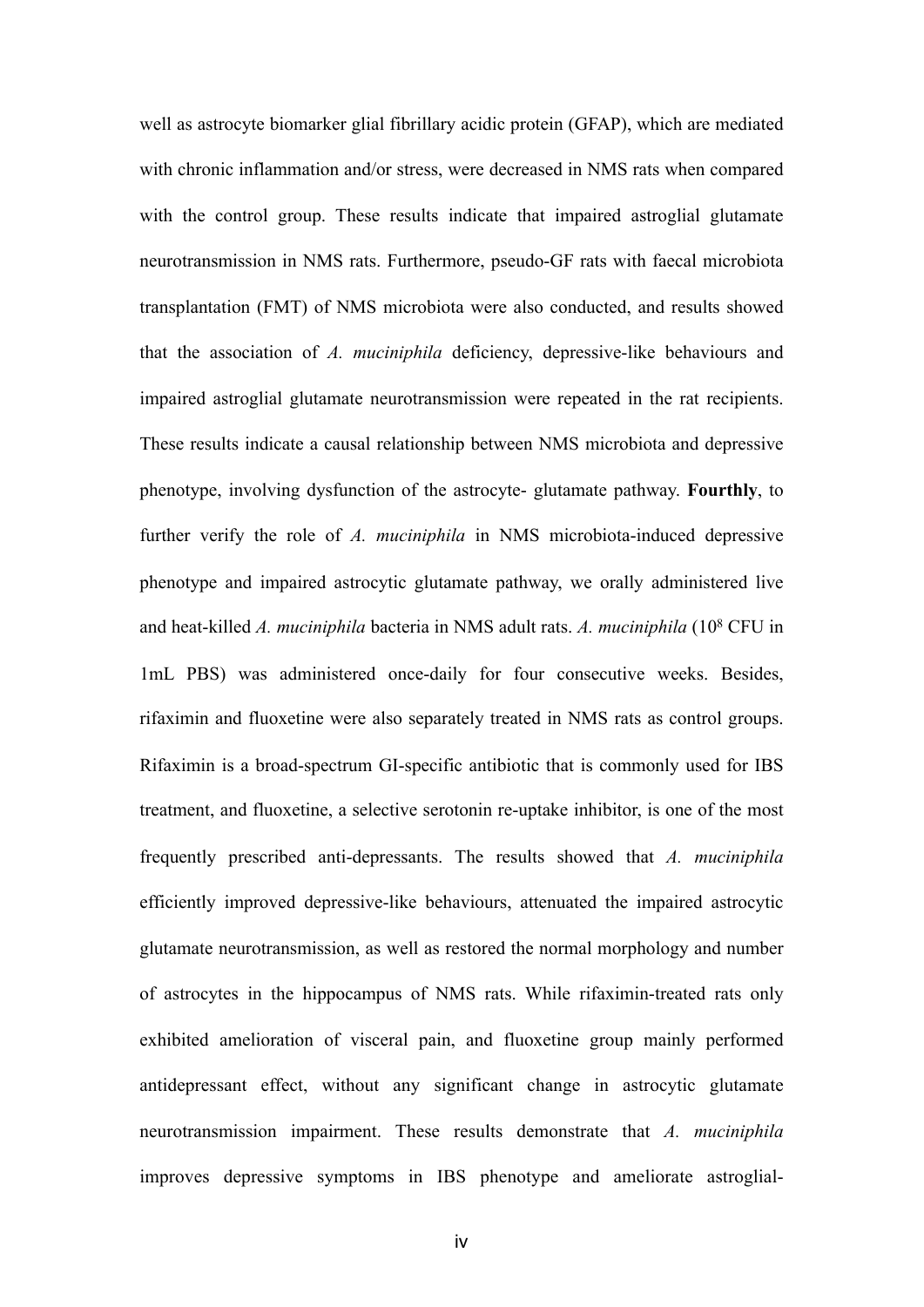glutamatergic pathway dysfunction. Whether and how *A. muciniphila* modulates astroglial glutamate transmission, therefore leading to the improvement of depressive symptom in IBS, remains to be further investigated.

**Taken together**, the works of this thesis, combining both clinical and animal studies reveal that gut dysbiosis, particularly deficiency of *A. muciniphila*, contributes to the development of IBS-DP via regulating the astroglial glutamatergic pathway. This study gives a different direction to microbial-guided therapy for the IBS-DP patients in the future.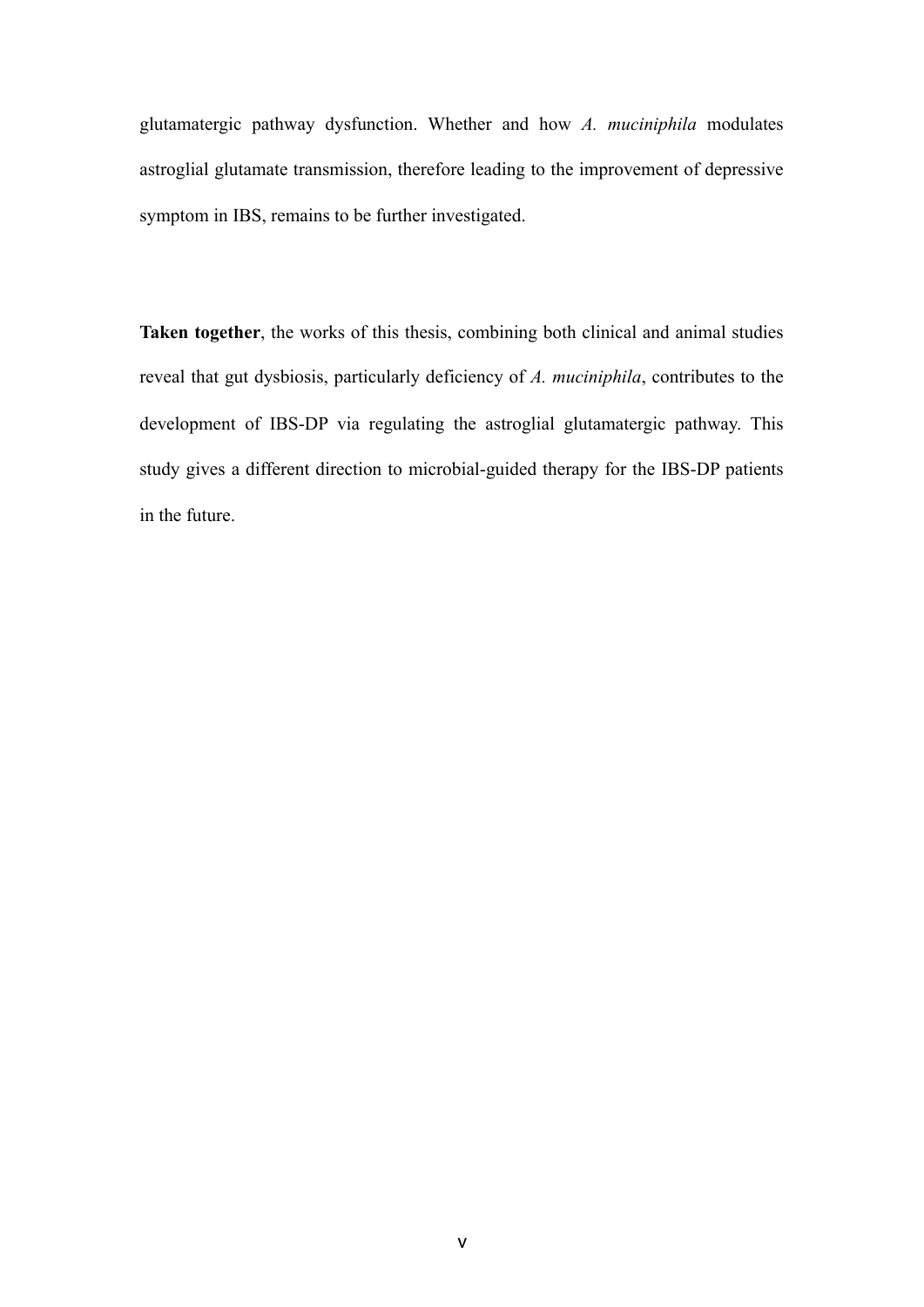# **TABLE OF CONTENTS**

| Gut microbiota modulates brain function and behaviour19                 |
|-------------------------------------------------------------------------|
|                                                                         |
| Gut microbiota affects the regulation of neurotransmission in the CNS20 |
|                                                                         |
|                                                                         |
|                                                                         |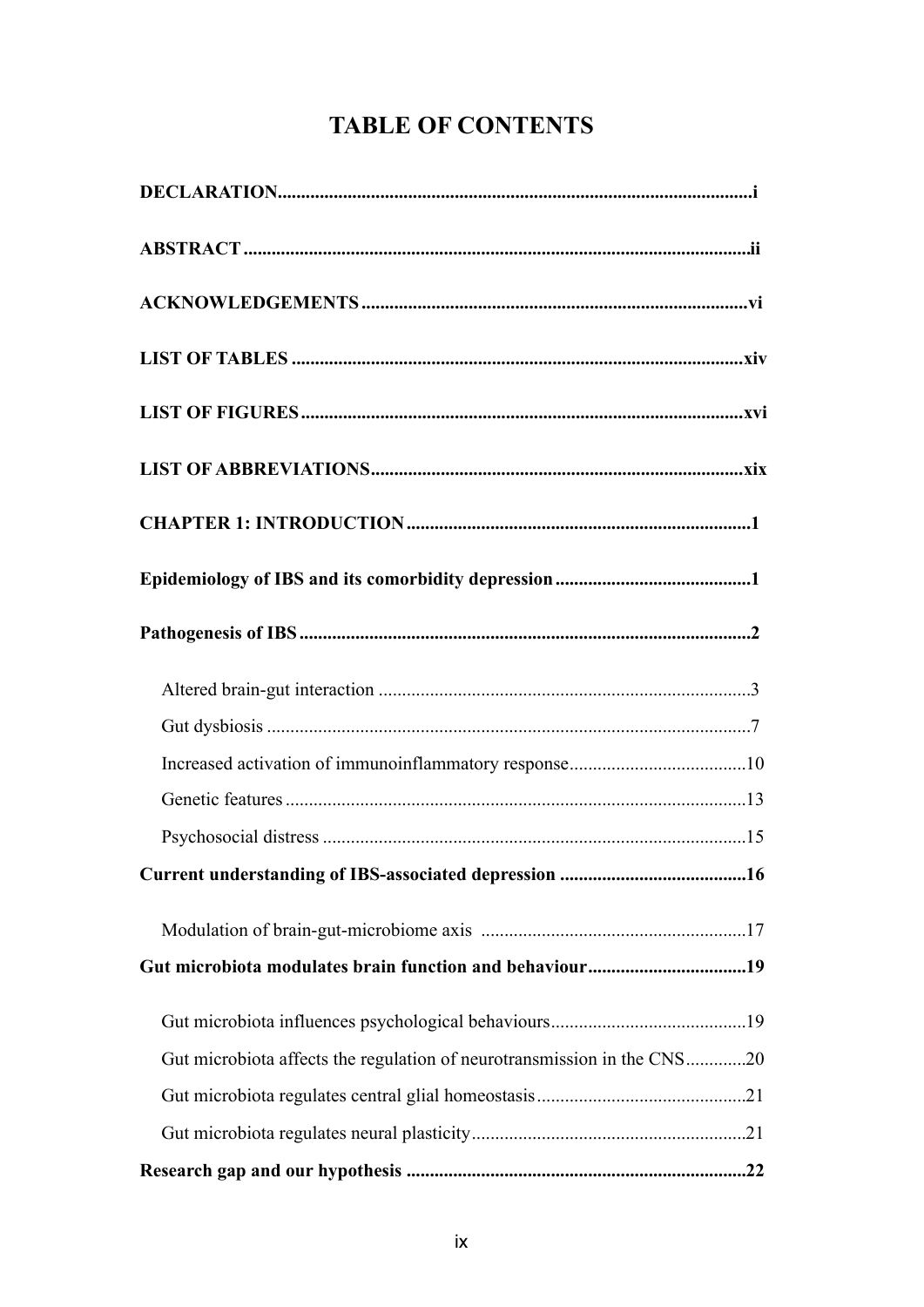| <b>CHAPTER 2: DISTRIBUTION OF DEPRESSION DISORDER IN IBS</b>                      |
|-----------------------------------------------------------------------------------|
| <b>POPULATION FROM A CROSS-SECTIONAL STUDY IN HONG KONG .29</b>                   |
|                                                                                   |
|                                                                                   |
|                                                                                   |
|                                                                                   |
|                                                                                   |
|                                                                                   |
|                                                                                   |
|                                                                                   |
|                                                                                   |
| Positive correlation between depression and anxiety disorders of IBS patients .45 |
| Associations between the depressive symptoms and eating habits and lifestyles in  |
|                                                                                   |
|                                                                                   |
| <b>CHAPTER 3: ABNORMAL GUT MICROBIOME ASSOCIATED WITH</b>                         |
| NEURO-INFLAMMATION IN IBS-ASSOCIATED DEPRESSION PATIENTS                          |
|                                                                                   |
|                                                                                   |
|                                                                                   |
|                                                                                   |
|                                                                                   |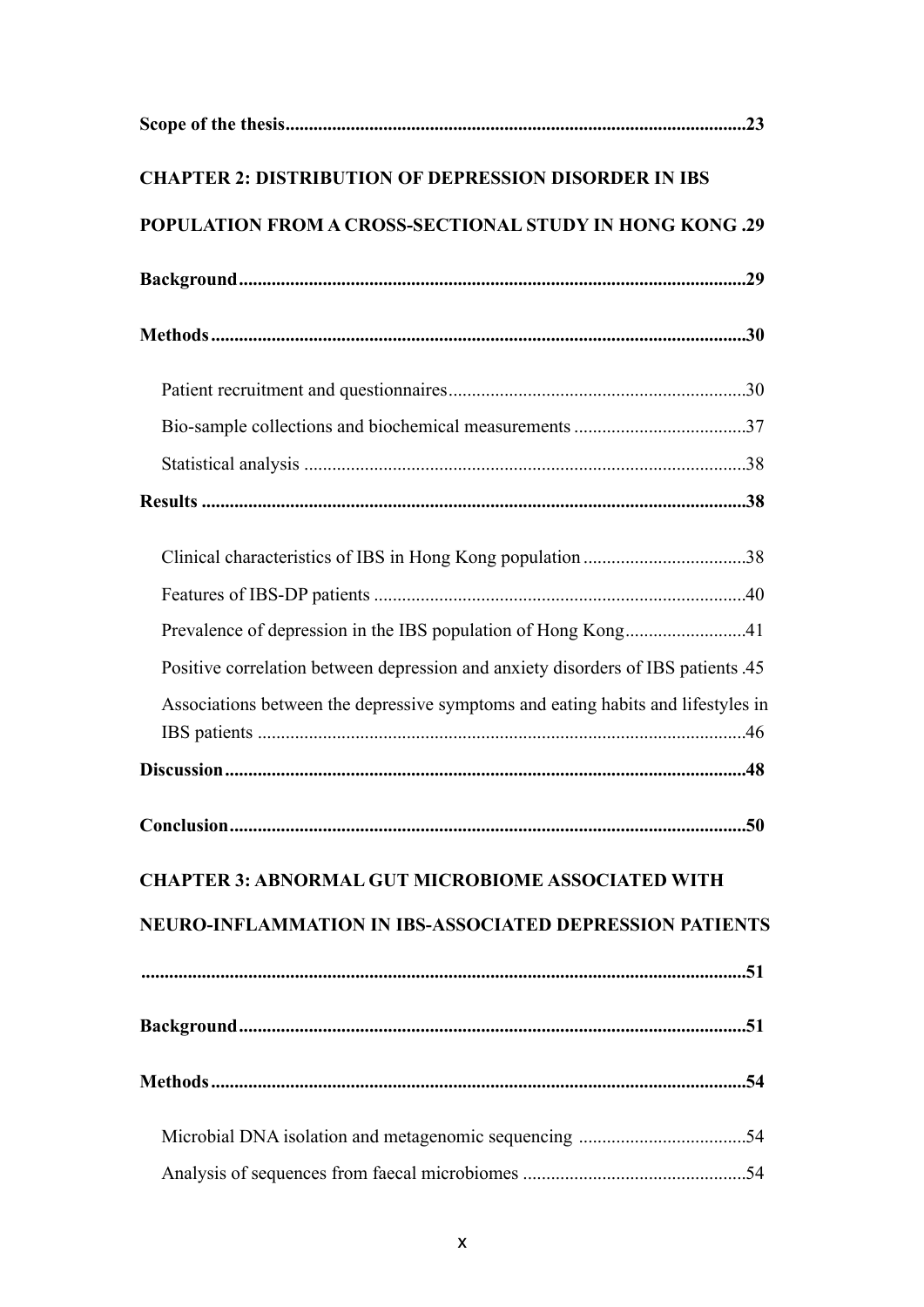| Serum and faecal bacteria-related metabolites associated with IBS-DP76         |  |
|--------------------------------------------------------------------------------|--|
| Serum neuroactive- related molecules associated with IBS-DP patients 92        |  |
| Correlation of A. muciniphila with serum inflammatory molecules in IBS-DP      |  |
|                                                                                |  |
|                                                                                |  |
| <b>CHAPTER 4: GUT DYSBIOSIS INDUCES DEPRESSION-LIKE BEHAVIOUR</b>              |  |
| AND CENTRAL NEURO-INFLAMMATION IN NEONATAL MATERNAL                            |  |
|                                                                                |  |
|                                                                                |  |
|                                                                                |  |
|                                                                                |  |
|                                                                                |  |
|                                                                                |  |
| Neurotransmitter metabolites extraction from serum and hippocampus of rats.110 |  |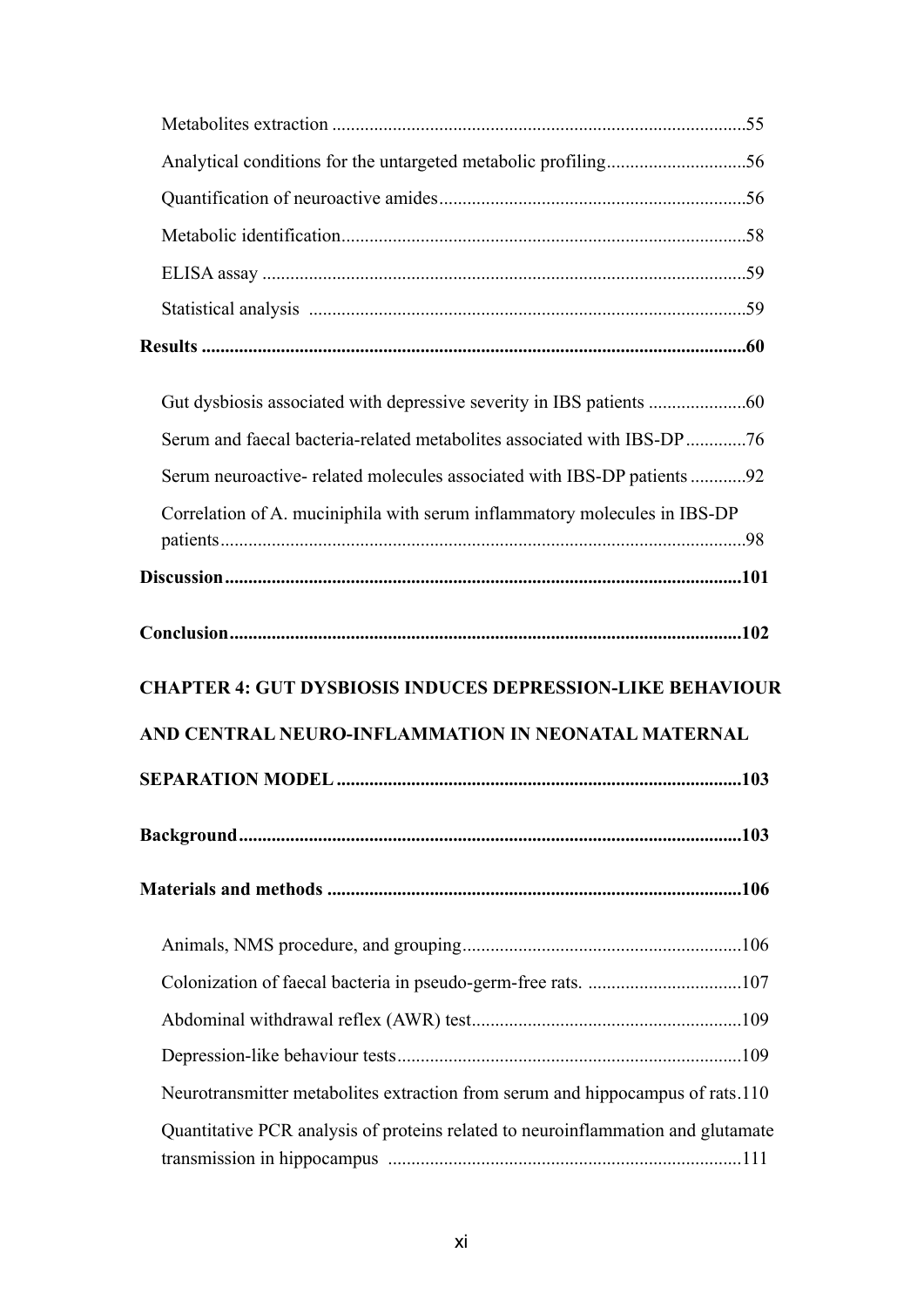| Altered the peripheral and central neurotransmitters and their metabolites in NMS |  |
|-----------------------------------------------------------------------------------|--|
| Decreased abundance of A. muciniphila in the faecal of NMS rats126                |  |
| The structural atrophy and loss of astrocytes in the hippocampus of NMS rats 128  |  |
| Altered expressions of genes related to central astroglial glutamatergic          |  |
| Pseudo-GF rat recipients of NMS faecal microbiota exhibited IBS-like bowel        |  |
| Reduced relative abundance of A. muciniphila in recipient rats136                 |  |
| Impaired astroglial glutamatergic transmission in pseudo-GF rat colonized with    |  |
|                                                                                   |  |
|                                                                                   |  |
| <b>CHAPTER 5: AKKERMANSIA MUCINIPHILA IMPROVES DEPRESSIVE</b>                     |  |
| <b>BEHAVIOUR AND THE IMPAIRED ASTROGLIAL GLUTAMATE</b>                            |  |
|                                                                                   |  |
|                                                                                   |  |
|                                                                                   |  |
|                                                                                   |  |
|                                                                                   |  |
|                                                                                   |  |
|                                                                                   |  |
|                                                                                   |  |